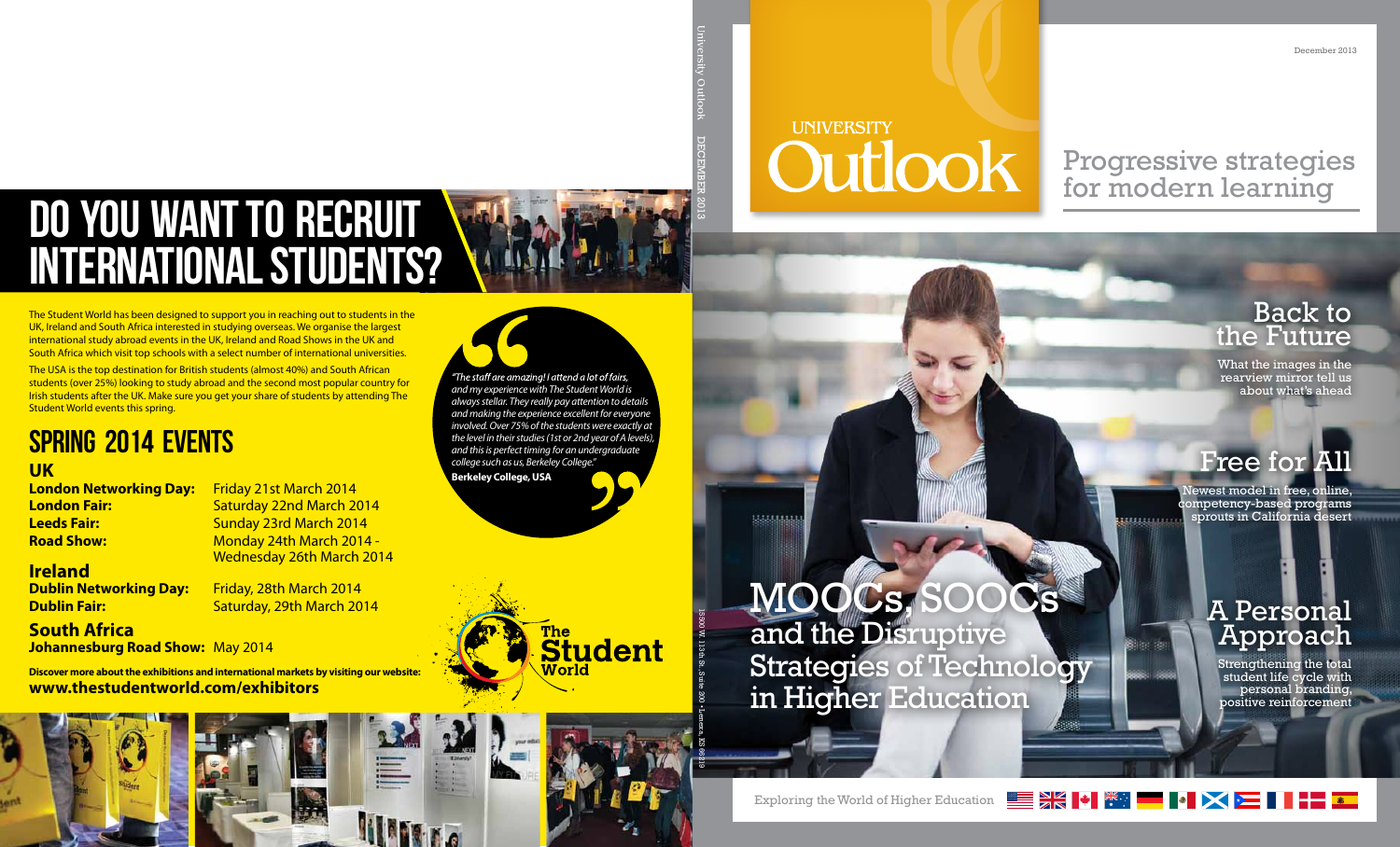#### UniversityOutlook.com

Publisher Ryan Busch

Editor in Chief Steve Adams steve@universityoutlook.com

> Graphic Design Rick Kitchell

> > Columnist Emma Ward

Staff Writers Mallory Ragon Jenni Valentino

Copy Editors Wendell Anderson Erin Cockman Holly Soptick

#### University Outlook

15500 W. 113th St., Suite 200 Lenexa, KS 66219 Phone: 1.855.280.1890

Subscriptions Subscribe or renew at: UniversityOutlook.com/Subscribe

#### **Contributions**

Submit your suggestions, ideas and press releases to: editor@universityoutlook.com

Advertising & Sponsorships

Phone: 1.855.280.1890 Email: advertise@universityoutlook.com

Media kit and editorial calendar available at: UniversityOutlook.com/Media-Kit

#### *University Outlook*,

December 2013 Application to mail at periodicals postage rates is pending at Olathe, Kan. *University Outlook* is published bimonthly, six times a year, in February, April, June, August, October and December. Office of known publication: PlattForm, 15500 W. 113th Street, Suite 200, Lenexa, KS 66219. Periodicals Postage Paid at Olathe, Kan., and at additional mailing offices. POSTMASTER: Send address changes to PlattForm, 15500 W. 113th St., Suite 200, Lenexa, KS 66219

# Contents

#### 4 What's Missing in Higher Education?

By Robert M. Donnelly How personal branding optimizes graduates' skill sets and empowers them to secure and master jobs that fit with their own attributes.

#### 8 Unleashing the Power of Positive Reinforcement

By Seth Saunders

 Successful retention and graduation strategies focus on individual students' unique needs, values and characteristics.

#### 12 What About the MOOC?

By Bryan Polivka and Jeff Keith Exploring the hype and hoopla and figuring out what the actual legacy of the MOOC is likely to be.

#### 22 Free for All

By Jim Waddell The seismic shift in funding higher education inspires World Education University to create a new model based on altruism and creative partnering.

#### 26 What's So Nontraditional About Adult Learning? By Dr. Robert L. Waltz

If history tells us pedagogical practices are traditional, then those of an andragogical nature must be nontraditional. Right?

#### 30 No GI Left Behind By Brjden Crewe

 If a service member doesn't want to pursue a career in the military, what's next? A very logical and popular answer is education.

#### 32 SOOCs Challenge MOOCs Muddle

#### By Michael K. Clifford

Strategic open online courses (SOOCs) are the latest disruptive strategy to challenge massive open online courses (MOOCs) in the higher education community.

#### 40 A More Informed Military

By Mallory Ragon Transparency in military tuition assistance programs is the primary goal of new requirements.

#### 42 Looking Back to Look Forward

By Dr. David Edwin Stone Why historical trends in technological efficiency and effectiveness should create optimism as universities look to the future.

#### 46 The Importance of Building Online **Community**

By Dr. John E. Neal The value of building community in learning is a critical, yet often overlooked, dimension when creating online programs.

#### 52 Where Are the Jobs?

By Jenni Valentino New jobs are being created, but in what fields? *University Outlook* offers a forecast of the labor market in 2014.

58 Online Learning Trends of 2014

By Pamela Rossow

What you should know about the latest online learning trends projected for 2014.

#### 60 Option Anxiety

By Bryan Polivka and Jeff Keith Exploring the hype and hoopla and figuring out what the actual legacy of the MOOC is likely to be.

#### Regular Features/Columns

- 2 Letter From the Editor
- 18 Newsmakers
- 20 Conference Coverage
- 36 From Across the Pond
- 50 Book Review
- 56 Outlook on LinkedIn
- 62 Calendar of Events

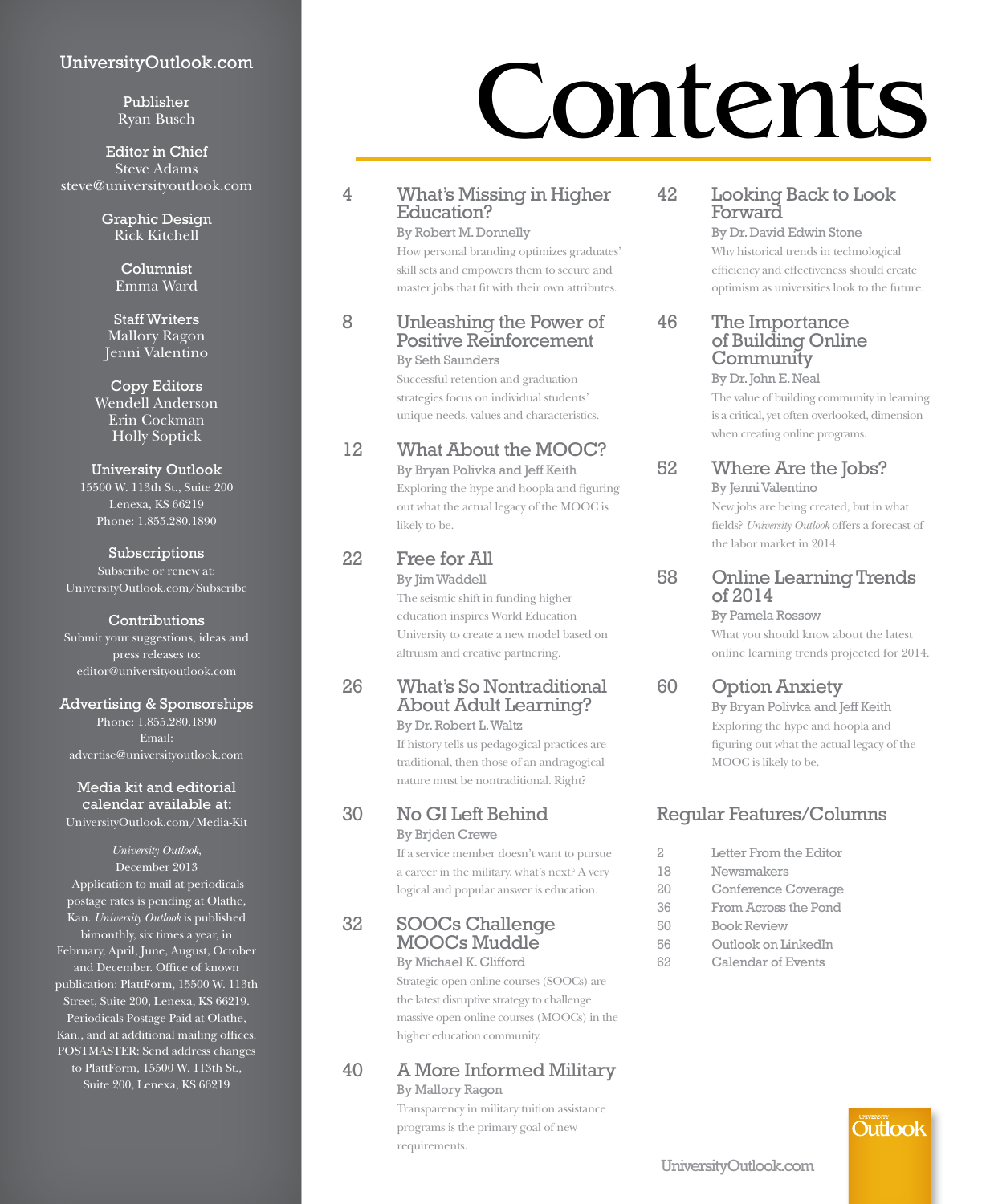# Unleashing the Power of Positive Reinforcement

### Focus on student values is key to successful retention strategies

By Seth Saunders, Exceptional Consulting Group

To build a solid and sustainable retention plan, there must be focus, determination and a strategy that will help positively influence each student to not only remain in school but also graduate.

Think about these questions: How do you feel when you've made a difference in someone's life? What are you willing to do to help others achieve their goals? What can you do to influence more students to stay in school? While these questions are personal, answering them will have a dramatic impact on the entire institution you work for, especially students in your institution.

It is amazing what can happen when one person makes up his or her mind to positively influence those students he or she works with. Just think of the impact when the administration, faculty and staff of an entire university make up their collective minds to positively influence their students. In higher education, there is continual movement and focus on ensuring that universities are making diligent efforts to retain their students.

For some schools, this has been a part of their core strategy since the beginning. But others are scrambling to try many different strategies to see what works. The problem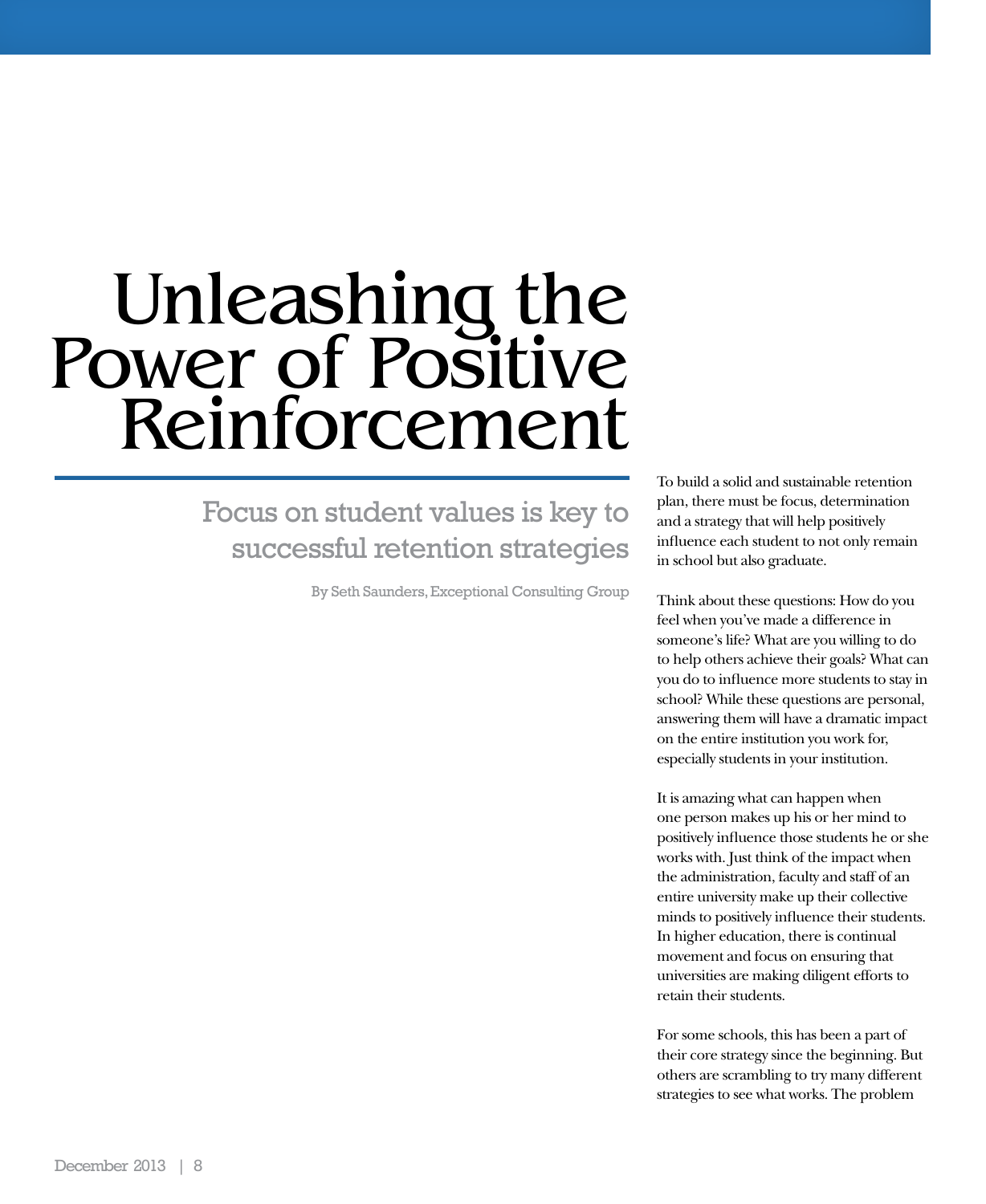

is, as these strategies are tested, students are lost; thus they are not benefiting from their education, and the university is not benefiting from having more alumni.

Universities often spend lots of money trying to develop the right enrollment strategies, programs and resources to get new students. Many have found success as they have focused on enrollment strategies and have made commitments to achieve success. However, a backlash of sorts has begun as these same institutions see major problems with their retention and now have to rearrange budgets to try to save students.

Unfortunately, many students have suffered because of a lack of resources focused on retention. If there were more attention on students' values, there would be a dramatic increase in not only retention but also graduation. A simple analogy: If you try to build a house with lots of wood glue rather than by using the right nails and screws for each section of the house, your house will not weather the storms. So it is with a university's retention strategy. You must focus on students' values so there is a deep-rooted connection that can weather the challenges they will face as they pursue their goal of earning a degree.

It is extremely important to understand the influence necessary to help students remain in school and graduate. It seems as though some universities are taking the approach of focusing more attention on the front-end student experience. Included in this is a variety of assessments to help students not only identify what their own personal values are, but also understand how those will help them throughout their program.

Almost 10 years later, it is evident that had this recommendation been taken seriously by more institutions, there most likely would not be the issues many are dealing with in regard to retaining students. One can determine students' characteristics and needs only by getting to know them and their values.

Making a connection between students' values and their educational experience

If there was more attention on students' values, there would be a dramatic increase in not only retention but also graduation.

In a study by ACT in 2004, "The Role of Academic and Non-Academic Factors in Improving College Retention," the authors made a number of recommendations. Their No. 1 recommendation was: "Determine their student characteristics and needs; set priorities among these areas of need; identify available resources; evaluate a variety of successful programs; and implement a formal, comprehensive retention program that best meets their institutional needs."

will improve retention. The key is to have a positive influence on each student, whether as a member of the university faculty, staff or administration. Each of these roles can exert a positive influence.

As an influencer, one has the opportunity to inspire, direct, mediate, listen and provide effective feedback to students. Taking a quick look at the definition of influence, we read the following: "The power to change or affect someone or something: